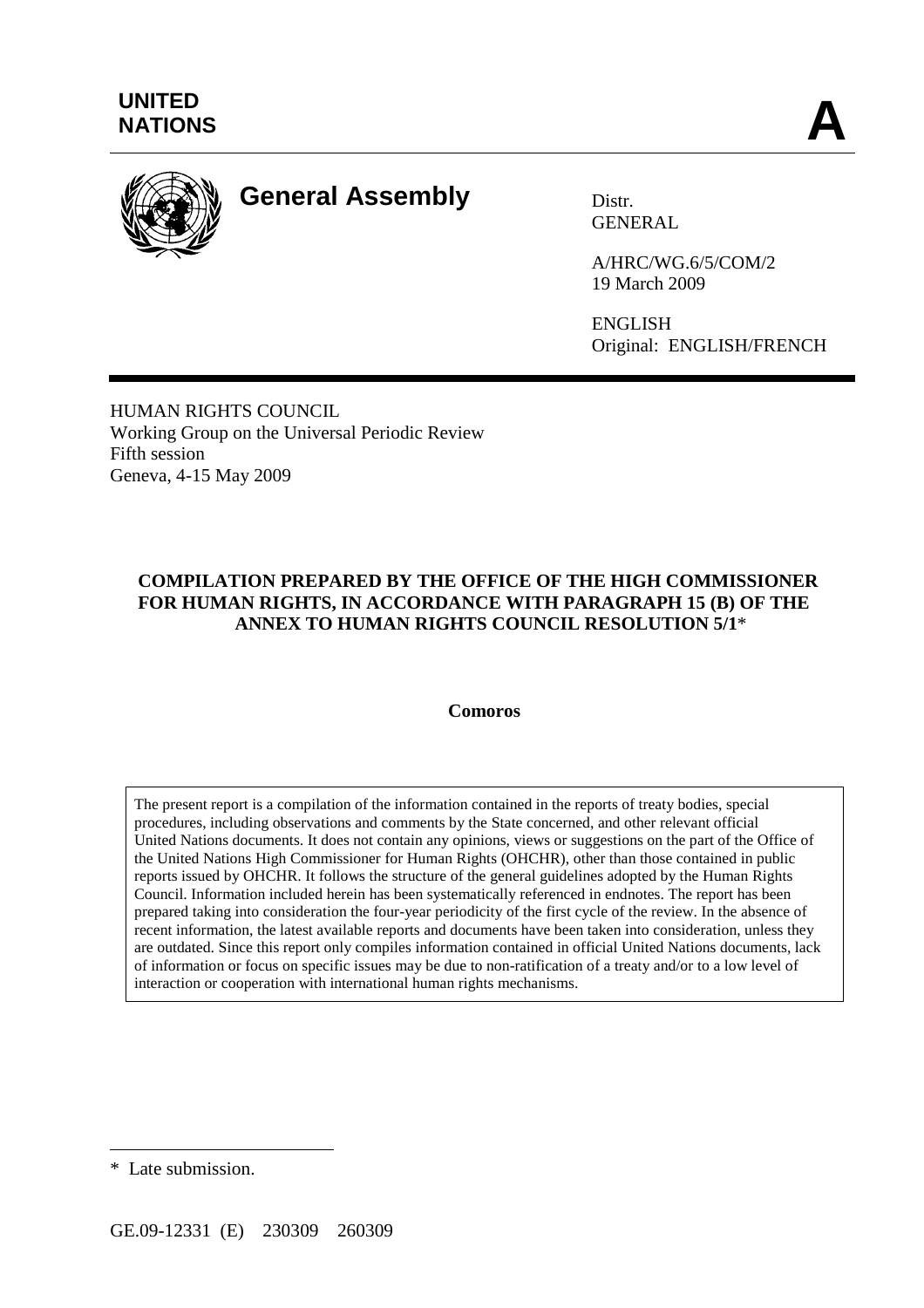# **I. BACKGROUND AND FRAMEWORK**

#### **A. Scope of international obligations1**

| Core universal human<br>rights treaties <sup>2</sup> | Date of ratification,<br>accession or succession | <b>Declarations</b><br>/reservations | Recognition of specific competences of<br><i>treaty bodies</i> |
|------------------------------------------------------|--------------------------------------------------|--------------------------------------|----------------------------------------------------------------|
| <b>ICERD</b>                                         | 27 September 2004                                | None                                 | Individual complaints (article 14): No                         |
| <b>CEDAW</b>                                         | 31 October 1994                                  | None                                 |                                                                |
| <b>CRC</b>                                           | 22 June 1993                                     |                                      |                                                                |
| OP-CRC-SC                                            | 23 February 2007                                 |                                      |                                                                |

*Core treaties to which Comoros is not a party*: ICESCR (signature only, 2008), OP-ICESCR,**<sup>3</sup>** ICCPR (signature only, 2008), ICCPR-OP 1, ICCPR-OP 2, OP-CEDAW, CAT (signature only, 2000), OP-CAT, OP-CRC-AC, ICRMW (signature only, 2000), CRPD (signature only, 2007), CRPD-OP, CED (signature only, 2007).

| Other main relevant international instruments                                      | Ratification, accession or succession |
|------------------------------------------------------------------------------------|---------------------------------------|
| Convention on the Prevention and Punishment of the Crime of Genocide               | <b>Yes</b>                            |
| Rome Statute of the International Criminal Court                                   | Yes                                   |
| Palermo Protocol <sup>4</sup>                                                      | N <sub>0</sub>                        |
| Refugees and stateless persons <sup>5</sup>                                        | No                                    |
| Geneva Conventions of 12 August 1949 and Additional Protocols thereto <sup>6</sup> | Yes, except Additional Protocol III   |
| ILO fundamental conventions <sup>7</sup>                                           | <b>Yes</b>                            |
| <b>UNESCO</b> Convention against Discrimination in Education                       | N <sub>0</sub>                        |

1. In 2000, the Committee on the Rights of the Child (CRC) encouraged Comoros to accede to main international human rights instruments, such as ICCPR, ICESCR and CAT.**<sup>8</sup>**

2. According to the United Nations Development Assistance Framework (UNDAF) 2008-2012, the process of ratification of the International Covenant on Economic, Social and Cultural Rights is currently under way in the Comoros, but the International Covenant on Civil and Political Rights has not yet been ratified.**<sup>9</sup>**

#### **B. Constitutional and legislative framework**

3. In 2005, the Security Council Committee on Counter-Terrorism (CTC) received a report from the Government mentioning that under article 10 of the Constitution of the Union of the Comoros, treaties or agreements which have been duly ratified or adopted take precedence, following their application, over the laws of the Union and its islands, subject to the application by the other party of each agreement or treaty. The report also mentioned the existence of a draft law on the prevention and suppression of terrorism.**<sup>10</sup>**

4. In 2000, concern was expressed by CRC about the lack of harmonization between domestic legislation and the Convention. It recommended that Comoros take all appropriate measures to complete the process of law review and, where appropriate, adopt or amend legislation so as to ensure the harmonization of applicable provisions of the different jurisdictions (traditional, Islamic and civil law), ensuring their conformity with the provisions and principles of the Convention.**11**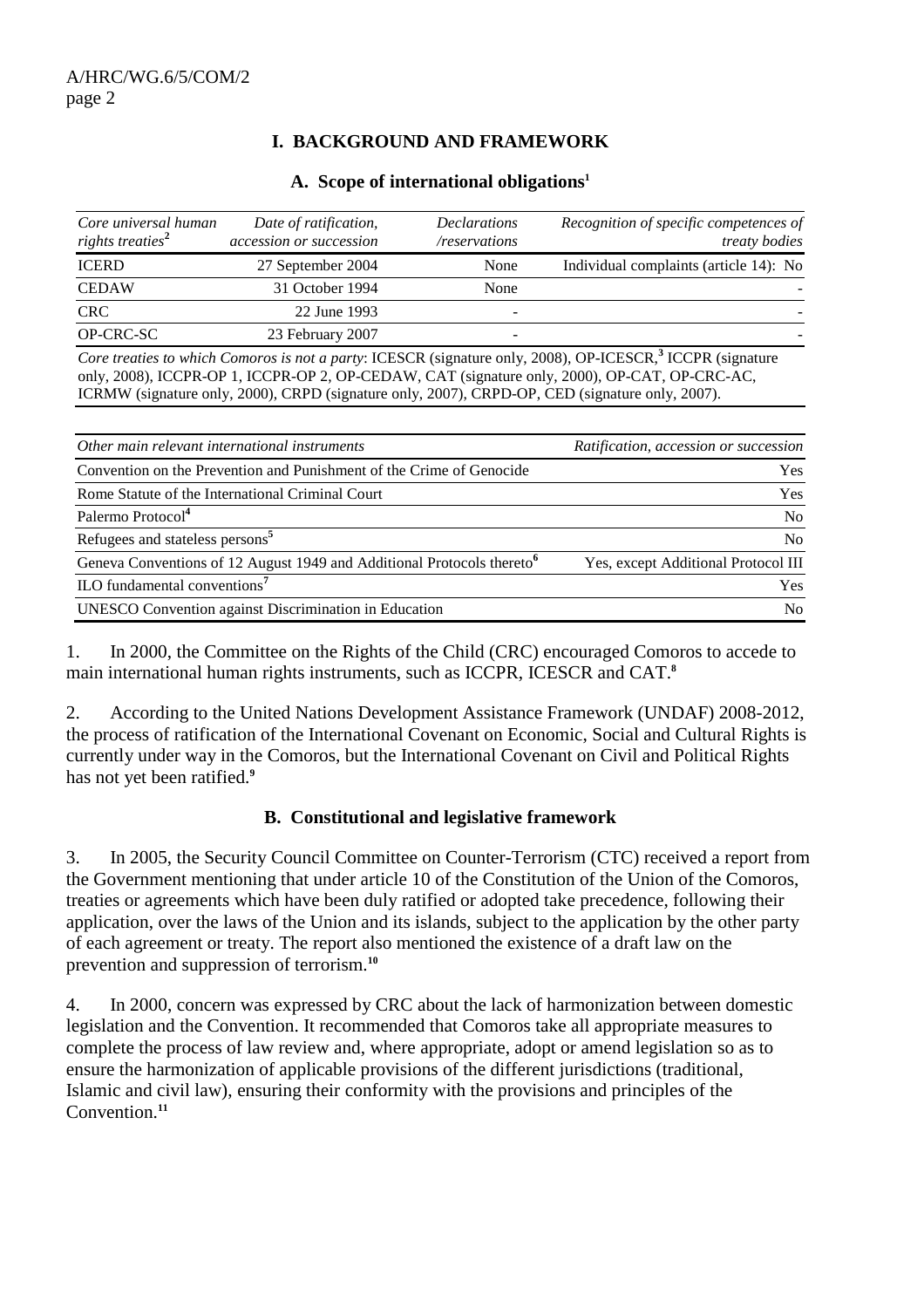5. In 2008, the ILO Committee of Experts on the Application of Conventions and Recommendations noted that the Constitution proclaims equality of rights and duties for all, without distinction based on sex, origin, race, religion or belief.<sup>12</sup>

#### **C. Institutional and human rights infrastructure**

6. As of 20 February 2009, Comoros does not have a national human rights institution accredited by the International Coordinating Committee of National Institutions for the Promotion and Protection of Human Rights.**<sup>13</sup>** In 2004, OHCHR annual report indicated that the Comoros initiated a process to establish a national human rights commission.**<sup>14</sup>** UNDAF 2008-2012 noted that the process of establishment of a national human rights commission was still under way.**<sup>15</sup>**

7. In 2000, CRC recommended that Comoros consider the establishment of an independent body to monitor the implementation of the Convention, with the authority to receive and investigate individual or collective complaints regarding lack of compliance with the Convention and to make recommendations in that regard.**<sup>16</sup>**

#### **D. Policy measures**

8. In 2000, CRC remained concerned that the text of the Convention has not yet been translated into all national languages and that professionals working with and for children, parents, and the public at large are generally not aware of the Convention and of the human rights it enshrines. CRC recommended that Comoros develop an ongoing programme for the dissemination of information regarding the Convention and pursue efforts to promote child rights education in the country, including initiatives targeting the most vulnerable groups.**<sup>17</sup>**

9. Concern was also expressed at the lack of information on the current allocation of resources in favour of children, particularly in a context of widespread poverty.**<sup>18</sup>** CRC urged Comoros to develop as soon as possible a policy for the allocation of resources in favour of children, including resources provided by international agencies or through bilateral assistance, and to establish how these resources will be used in future, ensuring that priority is given to the alleviation of poverty.**<sup>19</sup>**

10. According to UNDAF 2008-2012, the Comoros has a Growth and Poverty Reduction Strategy (GPRS), which was updated in 2005, and a "National Plan of Action for Education for All (NPA-EFA)" covering the period up to 2015.**<sup>20</sup>**

11. In 2008, UNICEF indicated that the Ministry of Health is developing a health sector development plan in order to address maternal and child deaths and that a national policy on gender equality and equity was adopted in 2007.**<sup>21</sup>** In 2008, the ILO Committee of Experts requested the Government to provide information, inter alia, on the steps taken to ensure that this national policy contains measures for the promotion of gender equality in employment and occupation.**22**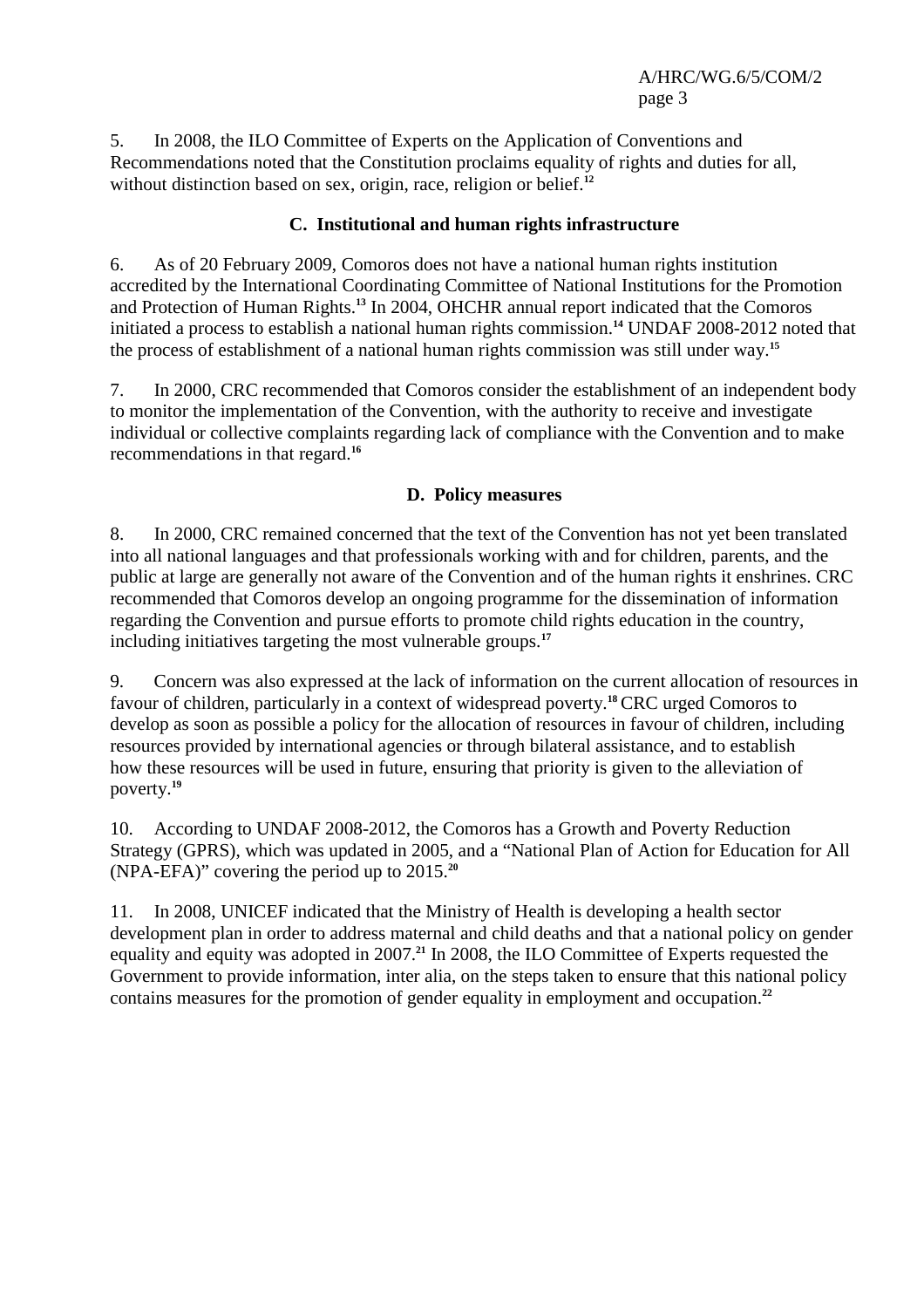#### **II. PROMOTION AND PROTECTION OF HUMAN RIGHTS ON THE GROUND**

#### **A. Cooperation with human rights mechanisms**

|  | 1. Cooperation with treaty bodies |  |  |  |
|--|-----------------------------------|--|--|--|
|--|-----------------------------------|--|--|--|

| Treaty body <sup>23</sup> | Latest report<br>submitted and<br>considered | Latest<br>concluding<br>observations | Follow-up response | Reporting status                                                     |
|---------------------------|----------------------------------------------|--------------------------------------|--------------------|----------------------------------------------------------------------|
| <b>CERD</b>               |                                              |                                      |                    | Initial report overdue since 2005                                    |
| <b>CEDAW</b>              |                                              | -                                    |                    | Initial report overdue since 1995                                    |
| <b>CRC</b>                | 1998                                         | 2000                                 |                    | Second and third reports overdue since<br>2000 and 2005 respectively |
| <b>OP-CRC-SC</b>          |                                              |                                      |                    | Initial report due in 2009                                           |

#### **2. Cooperation with special procedures**

| Standing invitation issued                                     | N <sub>0</sub>                                                                                                                                              |
|----------------------------------------------------------------|-------------------------------------------------------------------------------------------------------------------------------------------------------------|
| Latest visits or mission reports                               |                                                                                                                                                             |
| Visits agreed upon in principle                                |                                                                                                                                                             |
| Visits requested and not yet agreed<br>upon                    |                                                                                                                                                             |
| Facilitation/cooperation during<br>missions                    |                                                                                                                                                             |
| Follow-up to visits                                            |                                                                                                                                                             |
| Responses to letters of allegations<br>and urgent appeals      | One letter of allegation was sent during the period under review regarding a<br>journalist. The Government did not reply to this communication.             |
| Responses to questionnaires on<br>thematic issue <sup>24</sup> | Comoros responded to none of the 13 questionnaires sent by special procedures mandate holders during the period under review, $25$ within the<br>deadlines. |

#### **3. Cooperation with the Office of the High Commissioner for Human Rights**

12. Developments in Comoros are followed by the OHCHR regional office in Pretoria. The Office engages with Governments, regional and sub-regional organizations and civil society to address institutional human rights needs, provide advice and assistance, and raise awareness of human rights principles. Throughout the region, it works closely with United Nations Country Teams to integrate a rights-based approach into United Nations development programming and to secure more support and assistance for human rights capacity-building work.<sup>26</sup>

13. For example, in 2008, the OHCHR regional office worked with the United Nations Country Team in Comoros to develop a strategy integrating human rights to assist the Government in peace building.**<sup>27</sup>** In 2004, the Office undertook an advocacy mission to Comoros to support the Government's efforts to establish a national human rights commission and strengthen the rule of law with the newly established national Parliament.**28**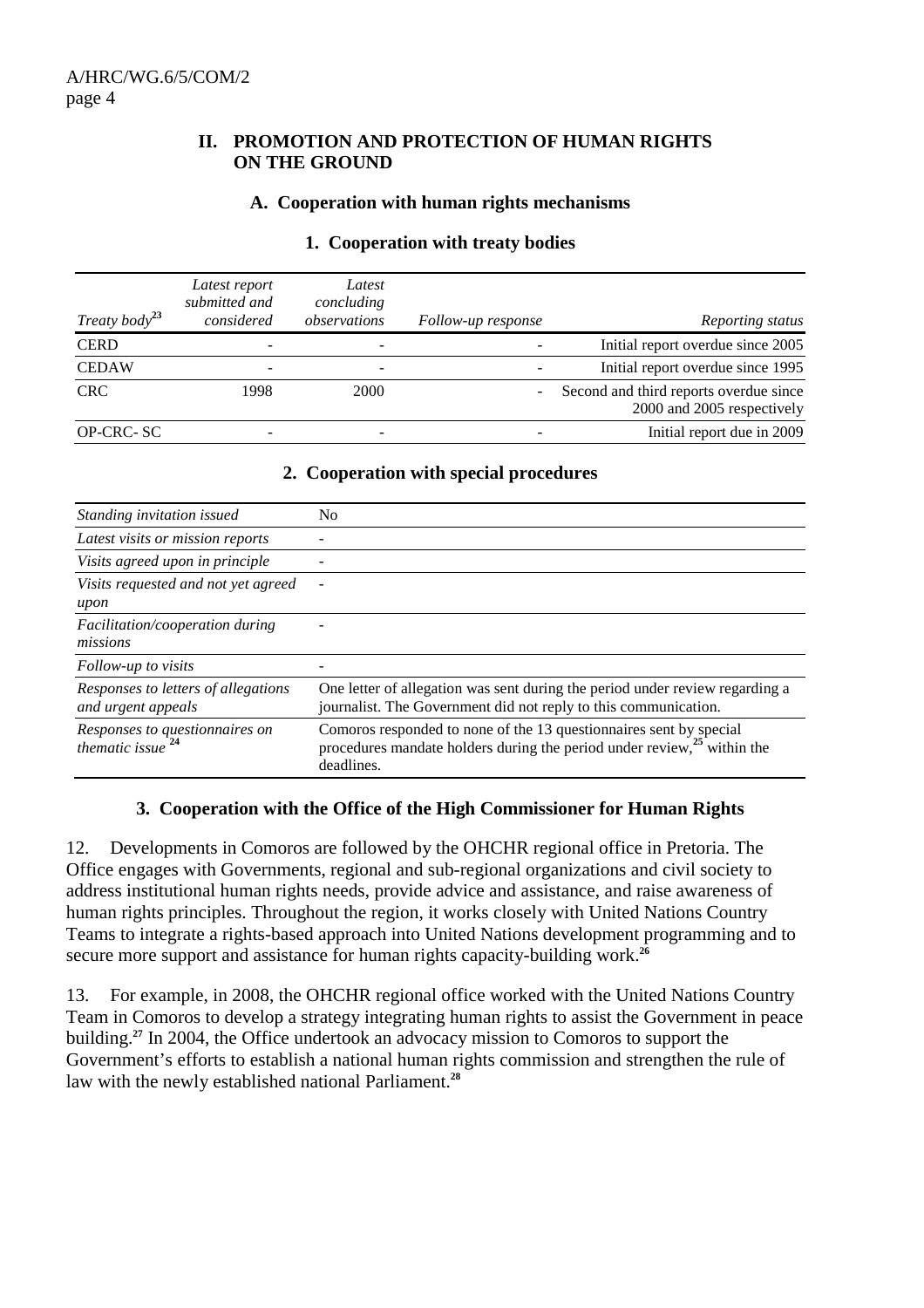# **B. Implementation of international human rights obligations**

## **1. Equality and non-discrimination**

14. According to UNDAF 2008-2012, a study revealed that women are relegated in most roles to second rank and that, in general, they have lower socio-economic status. The study in question and several other studies showed that there is substantial inequality between the sexes in the economic, social and political spheres.**<sup>29</sup>** In 2000, CRC urged Comoros to pay particular attention to addressing discrimination against both girls and women, inter alia, by reviewing domestic legislation so as to ensure that discriminatory provisions are removed and that adequate protection from discrimination is provided.**<sup>30</sup>**

15. UNICEF noted that, as of 2000, 16 per cent of children did not have a birth certificate, which varied quite a bit between islands, from 10 per cent in Grande Comore to 25 per cent in Anjouan.**<sup>31</sup>** CRC recommended that Comoros establish as quickly as possible the practice of systematic birth registration for all children born within the national territory and that it proceed with the registration of those children who have not been registered.**<sup>32</sup>**

16. Concern was expressed by CRC at the situation of children with disabilities who are marginalized and discriminated against and at the lack of legal protection, programmes, facilities and services for children with disabilities aimed at facilitating their development and full integration in society. It recommended that Comoros establish special education programmes for children with disabilities and actively seek their inclusion in society.**<sup>33</sup>**

17. UNDAF 2008-2012 noted the high prevalence of discriminatory attitudes to persons living with HIV<sup>34</sup>

18. CRC expressed concern at patterns of discrimination on grounds of gender, religion, ethnic origin, disability and birth or other status (e.g., children born out of wedlock). It recommended that Comoros increase its efforts to ensure implementation of the principle of non-discrimination and address those cases which continue to occur affecting all vulnerable groups.**<sup>35</sup>**

# **2. Right to life, liberty and security of the person**

19. In 2008, by means of a note verbale referring to General Assembly resolution 62/149, entitled "Moratorium on the use of the death penalty", Comoros, among 58 countries, wished to place on record their objection to any attempt to impose a moratorium on the use of death penalty or its abolition.**<sup>36</sup>**

20. UNDAF 2008-2012 mentioned that, according to a survey conducted in 2006, acts of gender-based violence are extremely widespread in the Comoros.**<sup>37</sup>** A 2007 UNFPA report noted that violence against women and girls is a problem in Comoros.**<sup>38</sup>**

21. CRC noted with concern that the practice of corporal punishment in the home is socially and legally accepted, particularly for boys. The practice of corporal punishment in Koranic schools was also noted as a matter of concern by CRC. It recommended that Comoros take effective measures to prevent and combat child abuse and ill-treatment of children within the family, at school and in other institutions, and in society at large. Furthermore, educational programmes should be established to combat traditional attitudes in society regarding this issue. In particular, CRC recommended that Comoros include in its legislation a specific prohibition on the use of corporal punishment within the family and at school.**39**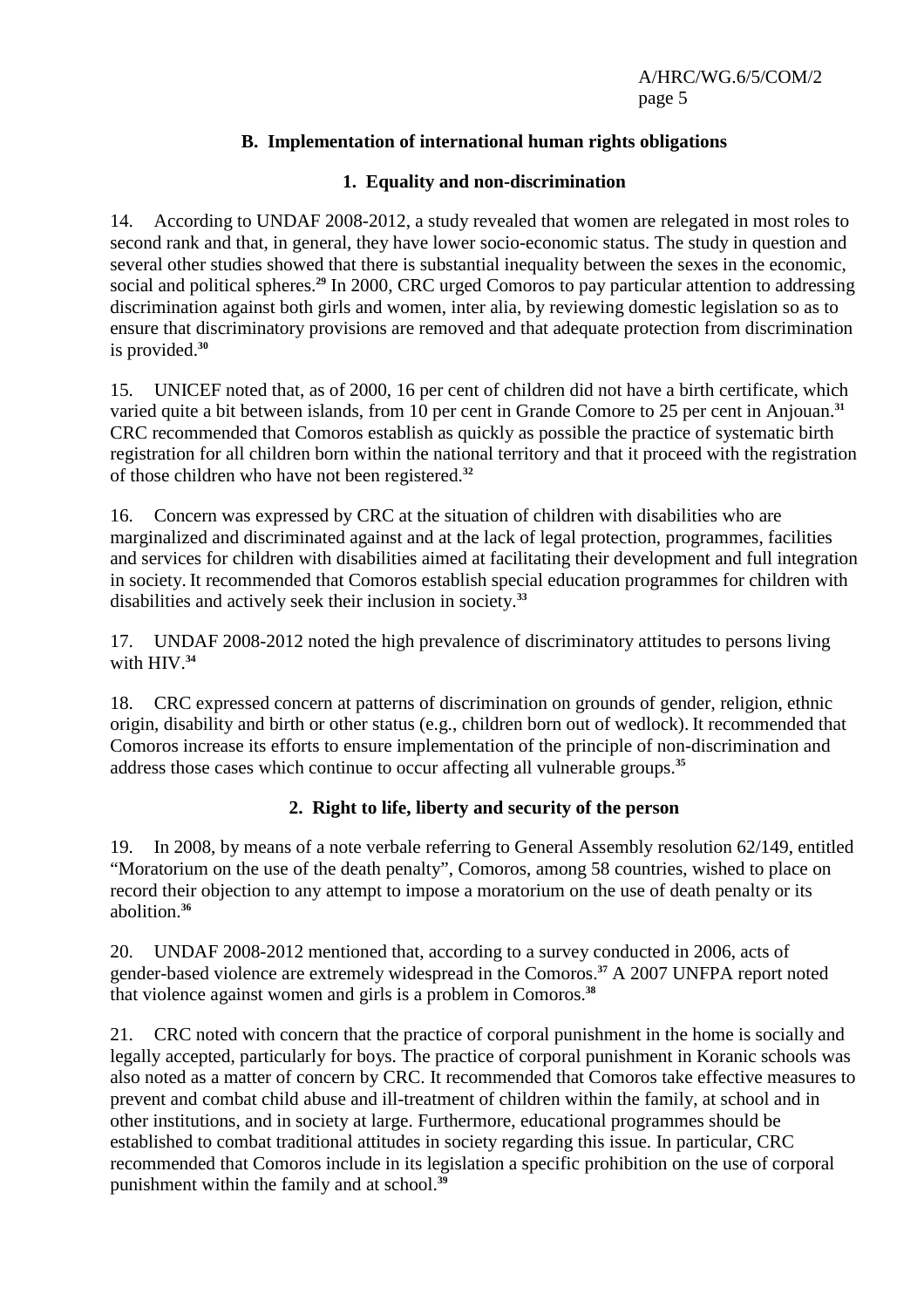22. In 2000, CRC stressed that as a result of the socio-economic crisis in Comoros, it is very likely that children may start to become victims of sexual exploitation, sale and pornography. It recommended that Comoros take all available measures, including legal ones, for the prevention and combat of this phenomenon. **<sup>40</sup>** The growing numbers of children who are forced to live and work on the streets were also matter of concern. CRC recommended that Comoros establish special programmes to address the situation of children living and/or working in the streets. Moreover, Comoros should ensure that these children have access to health care, rehabilitation services for physical, sexual and substance abuse, services for reconciliation with families, comprehensive education, including vocational and life-skills training, and legal aid.**<sup>41</sup>**

23. UNICEF noted that legislation relating to child welfare was adopted in December 2005 and that an amendment of the Penal Code to include criminalization of sexual abuse of children was approved by the National Assembly in August 2007.**<sup>42</sup>**

# **3. Administration of justice, including impunity and the rule of law**

24. According to UNDAF 2008-2012, there is still widespread corruption in the public sector. This phenomenon is largely due to the lack of supervisory rules and machinery in the area of public administration and to impunity stemming from the weakness of the judicial system.**<sup>43</sup>**

25. In 2000, CRC expressed its concern at the limited measures taken for children in conflict with the law. In particular, it noted with concern the detention of children in prisons with adults, the deteriorating living conditions in detention centres and the lack of rehabilitation programmes. CRC recommended that Comoros take effective measures to ensure that the juvenile justice system is in full conformity in practice, as well as in the legislation, with the provisions of the Convention and of other United Nations standards in this field.**<sup>44</sup>** UNICEF informed that legislation relating to juvenile delinquency and the organization of juvenile courts was adopted in December 2005.**<sup>45</sup>**

26. In 2008, the ILO Committee of Experts noted that the Government had indicated that in practice, remand prisoners are not required to perform any kind of labour, either in or outside correctional institutions. The Committee expressed hope that the Government will indicate that Order No. 68-353 of 6 April 1968 has been repealed or amended to ensure that persons detained without having been convicted shall work only on a voluntary basis and at their request.<sup>46</sup>

# **4. Right to privacy, marriage and family life**

27. In 2000, CRC recommended that Comoros increase the legal minimum age for marriage and ensure non-discrimination against girls in this regard. It also recommended considering the need for effective public information and sensitization activities to discourage early marriage.**<sup>47</sup>** UNICEF noted that the Family Code adopted in 2005 sets the legal age of marriage at 18 years for both boys and girls.**<sup>48</sup>**

28. According to UNDAF 2008-2012, the Family Code adopted in 2005 represents a real step forward in legal terms, but it cannot be properly implemented without a major communication effort and vigorous action to enhance the capacity of existing legal structures.**<sup>49</sup>**

29. While noting the positive aspects of the placement of children in informal foster care, in particular of children from rural areas, for educational reasons, CRC expressed concern at the lack of adequate monitoring to prevent possible abuse of these children, such as their use as domestic workers. It recommended that Comoros take the necessary measures to establish outside supervision of these placements, in order to prevent the child from being abused by his/her foster family.**50**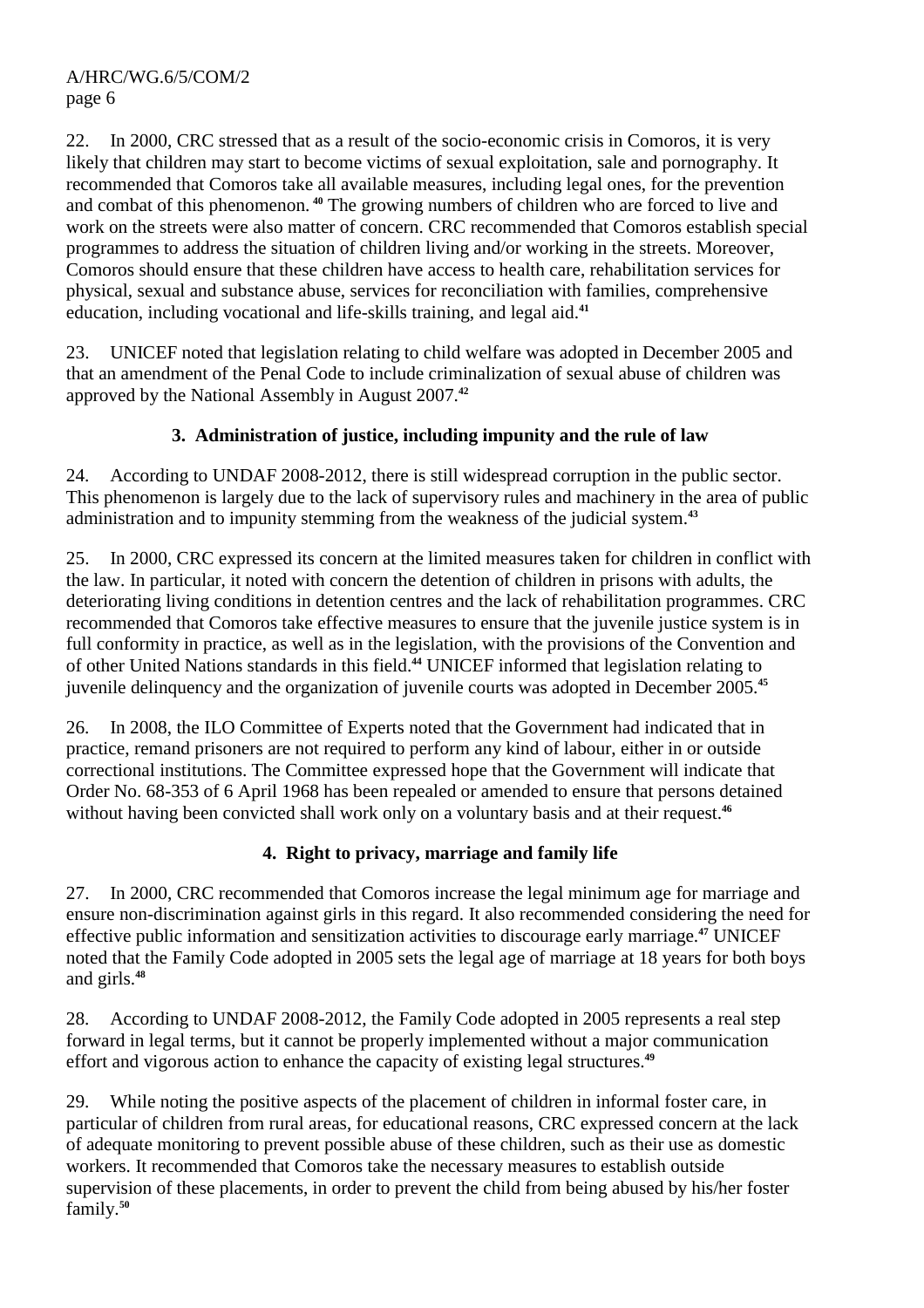#### **5. Freedom of religion or belief, expression, association and peaceful assembly, and right to participate in public and political life**

30. In 2007, the ILO Committee of Experts referred to sections 79, 94, 99, 252 and 254 of the Penal Code, which provide for terms of imprisonment for offences relating to the exercise of the freedom of expression and assembly. The Committee recalled that ILO Convention No. 105 on the Abolition of Forced Labour prohibits the use of any form of forced or compulsory labour as a punishment for persons holding or expressing political views or views ideologically opposed to the established political, social or economic system. It requested the Government to take the necessary measures to ensure that persons protected by the Convention may not be subjected to punishment which includes the obligation to work.<sup>51</sup>

31. According to UNDAF 2008-2012, the new institutional structure calls for the holding of elections almost every year. It follows that the country must develop an efficient legal, institutional and technical framework to facilitate the organization of elections on a routine basis.**<sup>52</sup>**

32. UNICEF noted that participation of women in decision making remains inconspicuous.**<sup>53</sup>** According to the United Nations Statistics Division, the proportion of seats held by women in the national parliament was 3 per cent in 2008.**<sup>54</sup>** According to a 2007 UNFPA report, only one of every 10 government posts is occupied by a woman.**<sup>55</sup>**

33. In 2000, CRC was seriously concerned at the way in which the principle of respect for the views of the child (art. 12) is interpreted in the State, especially since according to the report, a child needs to be "trained" to become a human being. CRC encouraged Comoros to promote public awareness of the participatory rights of children. It also urged the adoption of effective measures to ensure respect for the views of the child within schools, families, social institutions and in the care and judicial systems, in accordance with the provisions of article 12 of the Convention.**<sup>56</sup>**

# **6. Right to work and to just and favourable conditions of work**

34. In 2008, the ILO Committee of Experts noted the Government's commitment to bring section 97 of the Labour Code into conformity with ILO Convention No. 100 concerning Equal Remuneration for Men and Women Workers for Work of Equal Value.**<sup>57</sup>** The same year, the Committee requested Comoros to indicate, inter alia, what procedures are available for bringing complaints in cases of discrimination in employment and occupation under the Constitution, and to provide information on any cases of discrimination addressed through labour inspection or by the courts.**<sup>58</sup>**

35. In 2007, the ILO Committee of Experts requested the Government to take measures to promote collective bargaining.**<sup>59</sup>**

36. In 2000, concern was expressed by CRC at the allegedly growing number of children involved in labour activities, including in the informal sector, in agriculture and in the family context, and at lax law enforcement. The Committee urged Comoros to make urgent efforts to monitor and address the use of child labour. It recommended that Comoros improve its monitoring mechanisms to ensure the enforcement of existing labour laws and protect children from economic exploitation.**60**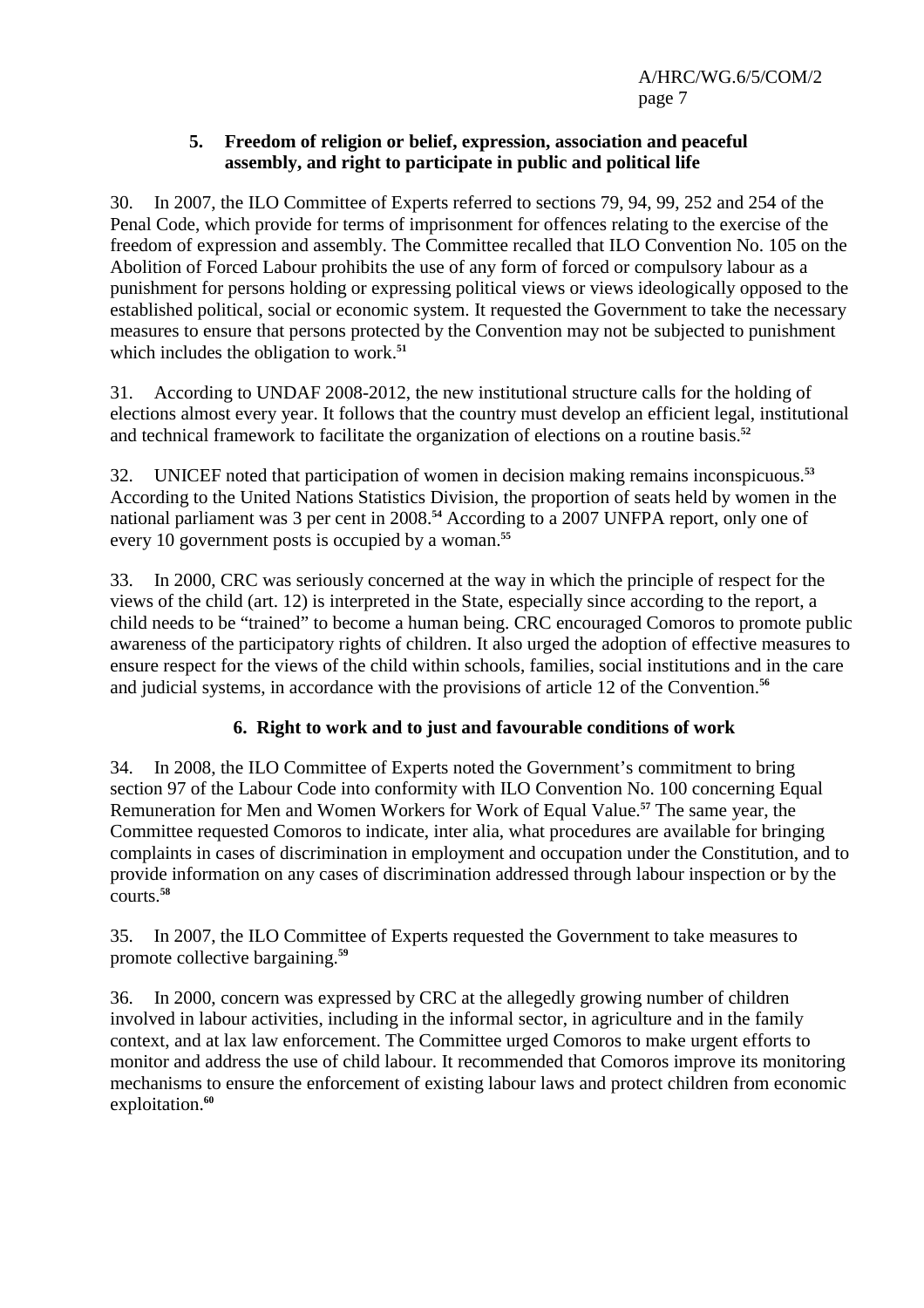# **7. Right to social security and to an adequate standard of living**

37. In a report to the General Assembly in 2004, the Secretary General noted that approximately 60 per cent of the population lived below the poverty line and that the high level of cash poverty goes hand in hand with poor human development performance.**<sup>61</sup>** As noted by UNICEF, access to clean water, electricity and services such as health care is very limited and inequalities between regions and between households are marked.**<sup>62</sup>**

38. According to the United Nations Statistics Division in 2008, 62 per cent of the population was undernourished in 2002 and 24.9 per cent of children under five were moderately or severely underweight in 2004.**<sup>63</sup>** UNICEF indicated that high malnutrition rates among children under five are due on one hand to poverty, food insecurity and high prevalence of diseases, and on the other to inadequate knowledge about nutrition.**<sup>64</sup>**

39. UNICEF noted that although infant and under-five mortality rates are declining since the 1990s, the figures continue to be high, especially in rural areas.**<sup>65</sup>** CRC expressed similar concerns and added that a large number of births take place outside the hospital system. It urged Comoros to adopt, in cooperation with international agencies, effective plans to combat childhood and maternal mortality, such as the WHO/UNICEF Integrated Management of Childhood Illness scheme.**<sup>66</sup>**

40. A 2007 UNFPA report stressed that existing health resources, including personnel, facilities, equipment and drugs, are inadequate, making it difficult for the Government to respond to the health needs of the population.**<sup>67</sup>** Concern was expressed by CRC at the limited access of children to health services, especially with regard to the shortage of medication and technical equipment, and of medical and public health personnel. The general lack of attention to the health problems of adolescents was also a matter of concern.**<sup>68</sup>** CRC encouraged Comoros to increase its efforts in the health sector, including through the strengthening of data collection and disease surveillance mechanisms, the allocation of adequate resources and the reinforcement of training and support for health sector staff. It also recommended that Comoros ensure equitable access to existing health-care services and that it make every effort to increase vaccination coverage.**<sup>69</sup>**

41. In 2008 the United Nations Statistics Division indicated that in 2007, the proportion of people living with HIV, 15-49 years old, was 0.1 per cent.**<sup>70</sup>** UNDAF 2008-2012 stated that, notwithstanding the low prevalence of HIV in the Comoros, national projections show that the prevalence rate could reach 15 per cent by 2018 in the absence of an early and vigorous response on a massive scale.**<sup>71</sup>** CRC recommended that Comoros continue taking effective measures for the prevention of HIV/AIDS, including awareness-raising and educational campaigns.**<sup>72</sup>**

42. CRC expressed concern at the problems of environmental degradation in Comoros, including very limited access to drinkable water, and at the precarious conditions of housing facilities for families.**<sup>73</sup>** In 2008 the United Nations Statistics Division indicated that the total proportion of population using an improved drinking water source decreased from 89 per cent in 2000 to 85 per cent in 2006.**<sup>74</sup>**

43. CRC recommended that the State party take all appropriate measures, including through international cooperation, to prevent and combat the damaging effects of environmental degradation on children, including pollution and contamination of water supplies. CRC also recommended that Comoros take effective measures, including through international cooperation, to improve housing facilities for families.**75**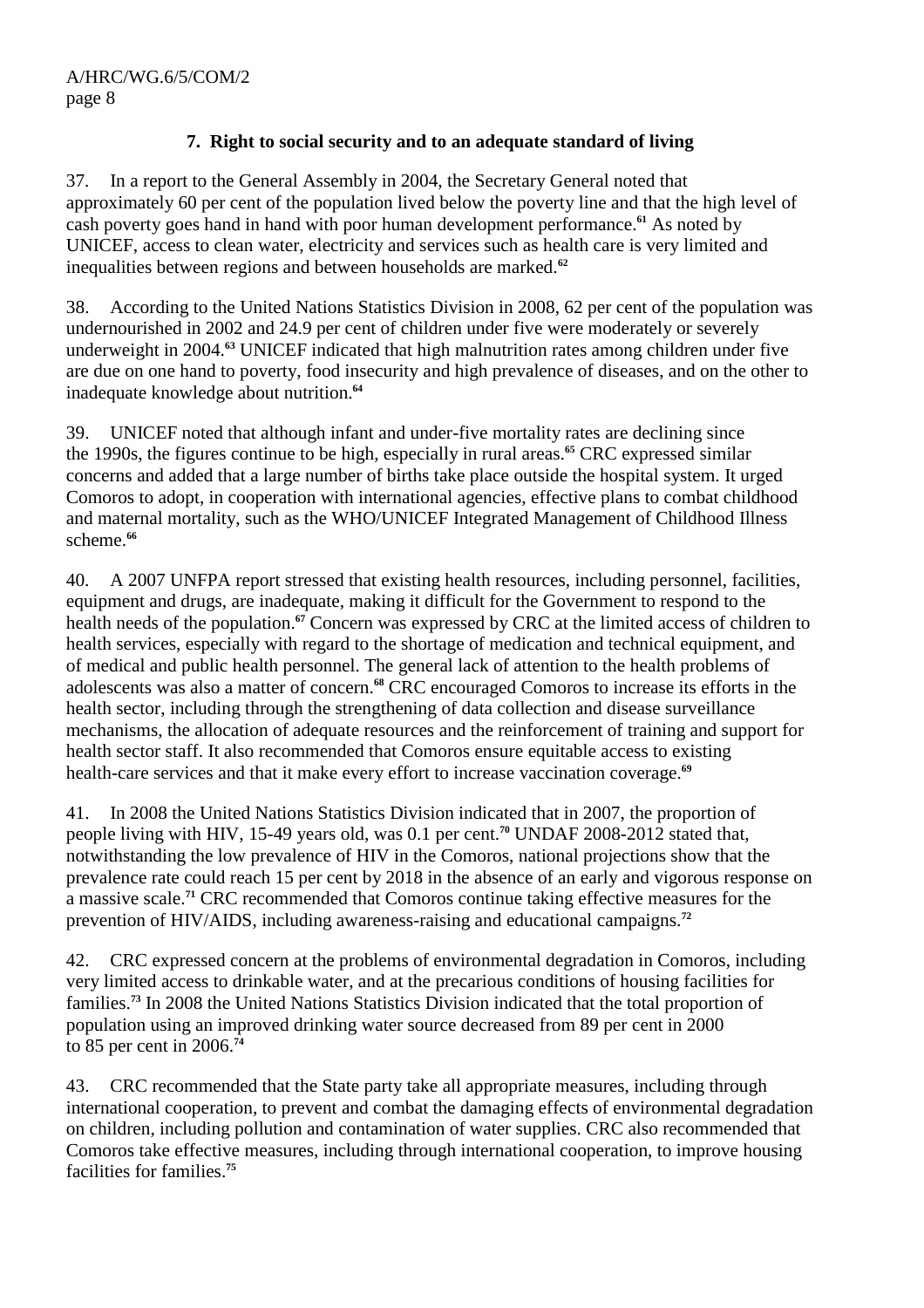## **8. Right to education and to participate in the cultural life of the community**

44. In 2000, CRC expressed concern that school enrolment ratios are low and equal access to education is not ensured. It was also concerned at the high level of illiteracy in the country, gender disparities in school attendance and high drop out rates. CRC added that the education system is affected by a general lack of facilities and equipment, insufficient qualified teachers, and a drastic shortage of text books and other learning materials. The Committee recommended that Comoros continue its efforts to promote and facilitate school attendance, particularly among girls. It also recommended taking effective measures to ensure that primary education is available to all, to improve the quality of teaching and to reduce drop-out rates.**<sup>76</sup>**

45. UNICEF submitted that over the past five years, the Comorian education system has not grown at the same pace as the school age population, implying that the system could not have been able to physically accommodate the totality of children in school age. As a result, the net enrolment rate has stagnated at 73 per cent between 2003 and 2007, with significant disparities between islands. The gender gap has considerably dropped from 13.3 in 2003 to 4.1 percentage points in 2007.**<sup>77</sup>**

46. A 2006 UNDP report noted that the rate of adult education of women remained below 50 per cent.**<sup>78</sup>**

## **9. Migrants, refugees and asylum-seekers**

47. UNICEF noted the issue of falsification of identity documents to facilitate migration abroad seeking education and/or job opportunities. It also indicated that migration by precarious boats under highly risky circumstances puts thousands of lives in danger every year, including those of children and women.**<sup>79</sup>**

## **10. Situation in or in relation to specific regions or territories**

48. In 2000, CRC took note of the ongoing peace negotiations with the separatist forces in the island of Anjouan and of the embargo imposed on that island. CRC was concerned at the negative effects of the State's political instability and the socio-economic crisis on children.**<sup>80</sup>** It expressed concern at the reported use of child soldiers by the different militias in the island and encouraged Comoros to sign and ratify the Optional Protocol to the Convention on the involvement of children in armed conflict.**<sup>81</sup>** In its resolution 58/120, the General Assembly welcomed the signing of the Fomboni Agreement of February 2001, which created prospects for a peaceful resolution of the separatist crisis.**<sup>82</sup>**

## **III. ACHIEVEMENTS, BEST PRACTICES, CHALLENGES<sup>83</sup> AND CONSTRAINTS**

49. UNICEF noted that Comoros has reduced the under five mortality rate by 3.5 per cent points over the last decade, and that the same trend is reported for the infant mortality rate, which dropped from 86 per thousand live births to 52 over the same period.**<sup>84</sup>**

50. According to UNICEF, progress in promoting and protecting human rights was held back by several years of political crisis and economic difficulties that resulted in financial, budgetary deficits and high levels of overdue salaries of the public civil servants, as well as accumulation of debt service arrears.**85**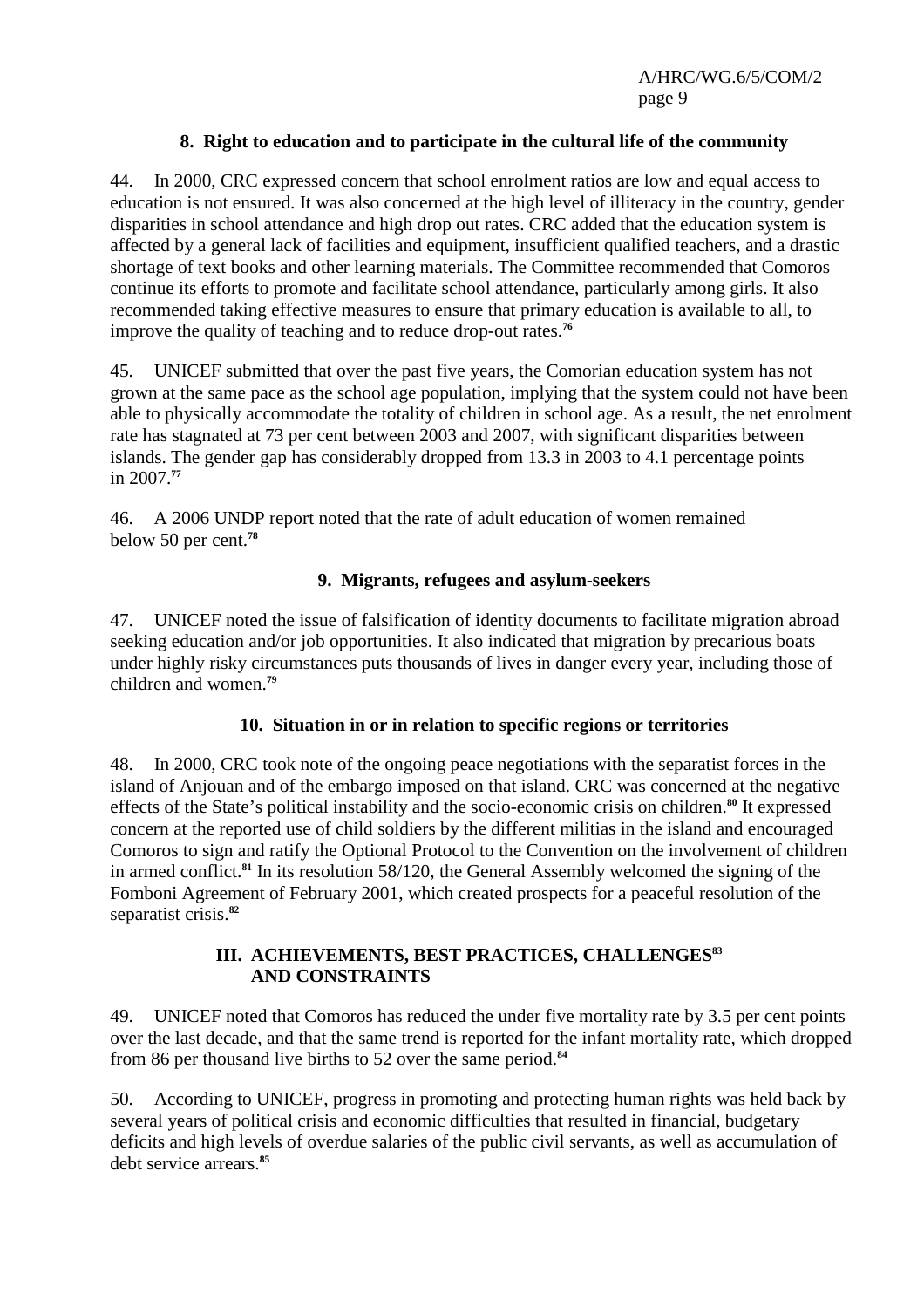51. CRC was deeply concerned at the State's resource limitations, which constrain its ability to implement the principles and provisions of the Convention.**<sup>86</sup>**UNICEF considered that the harmonization of, inter alia, customary and civil laws related to children, and the implementation and enforcement of those laws already harmonized and adopted are among the challenges facing the implementation of international human rights obligations in Comoros.**<sup>87</sup>**

52. In a 2004 report to the General Assembly, the Secretary-General stressed that the national reconciliation process remains a challenge, in terms of continuing the dialogue between the Comorian parties, in order to complete the institutional structure without delay and deal firmly with urgent development problems, and that Comoros is greatly in need of multifaceted support from the international community if it is to pursue national reconciliation and reconstruction.**<sup>88</sup>**

53. According to UNDAF 2008-2012, the Comoros face serious natural risks from climatic and geological changes. The risks of epidemics, especially cholera epidemics, are also very serious. The main challenge consists in reducing disaster risks, which depends in turn on the existence of an appropriate legal and institutional framework, action to reduce risks in the sectors concerned, the right to information regarding the sources and characteristics of major risks, and provision for emergency assistance.**<sup>89</sup>**

# **IV. KEY NATIONAL PRIORITIES, INITIATIVES AND COMMITMENTS**

N/A.

# **V. CAPACITY-BUILDING AND TECHNICAL ASSISTANCE**

54. On 25 June 2008, the Secretary-General declared that the Comoros is eligible to receive assistance from the Peace Building Fund.**<sup>90</sup>**

55. UNDAF 2008-2012 has identified four priority areas for cooperation: economic growth and the fight against poverty; governance; basic social services; the environment and sustainable development.**<sup>91</sup>**

56. UNICEF submitted information on capacity-building and technical assistance provided to, inter alia, delivering quality basic social services for children and women and advocating against sexual violence and all forms of abuse and exploitation of children.**<sup>92</sup>**

57. In 2000, CRC encouraged the Comoros to seek technical assistance to: accede to the international and regional human rights instruments to which it is not yet party;**<sup>93</sup>** complete the process of law review;**<sup>94</sup>** disseminate the Convention and raise awareness about it;**<sup>95</sup>** combat discrimination against children with disabilities;**<sup>96</sup>** prevent and combat child abuse and ill-treatment of children;**<sup>97</sup>** combat economic exploitation of children;**<sup>98</sup>** ensure that the juvenile justice system is in full conformity with the provisions of the Convention and of other United Nations standards in this field; **<sup>99</sup>**take measures for the prevention of HIV/AIDS;**<sup>100</sup>** address the situation of children living and/or working on the streets;**101** and strengthen the educational system.**102**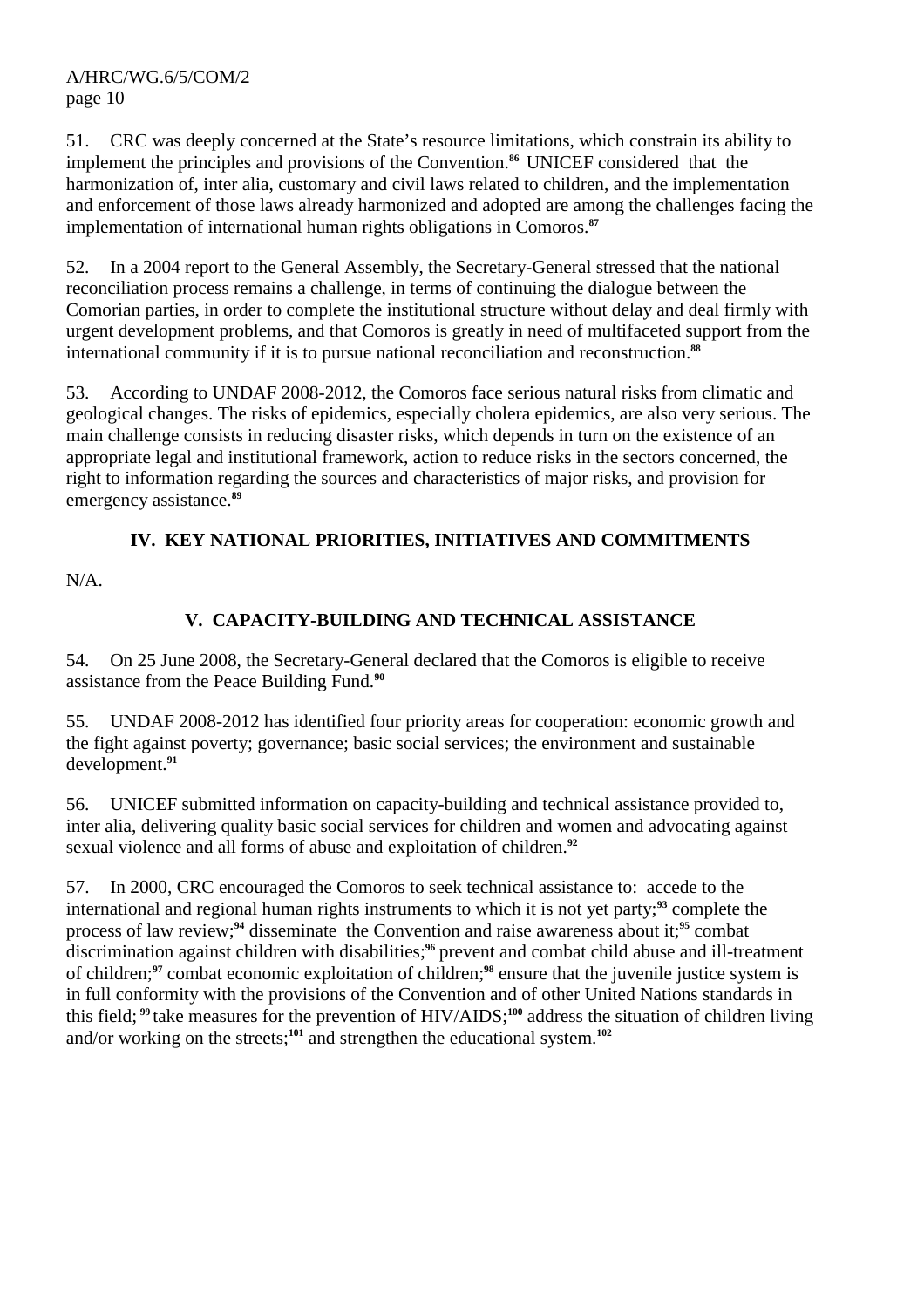*Notes*

**1** Unless indicated otherwise, the status of ratifications of instruments listed in the table may be found in *Multilateral Treaties Deposited with the Secretary-General: Status as at 31 December 2006* (ST/LEG/SER.E.25), supplemented by the official website of the United Nations Treaty Collection database, Office of Legal Affairs of the United Nations Secretariat, http:// treaties.un.org/.

<sup>2</sup> The following abbreviations have been used for this document:

| ICERD             | International Convention on the Elimination of All Forms of Racial Discrimination          |
|-------------------|--------------------------------------------------------------------------------------------|
| ICESCR            | International Covenant on Economic, Social and Cultural Rights                             |
| OP-ICESCR         | <b>Optional Protocol to ICESCR</b>                                                         |
| ICCPR             | International Covenant on Civil and Political Rights                                       |
| ICCPR-OP 1        | <b>Optional Protocol to ICCPR</b>                                                          |
| <b>ICCPR-OP 2</b> | Second Optional Protocol to ICCPR, aiming at the abolition of the death penalty            |
| CEDAW             | Convention on the Elimination of All Forms of Discrimination against Women                 |
| <b>OP-CEDAW</b>   | <b>Optional Protocol to CEDAW</b>                                                          |
| CAT               | Convention against Torture and Other Cruel, Inhuman or Degrading Treatment or              |
|                   | Punishment                                                                                 |
| OP-CAT            | Optional Protocol to CAT                                                                   |
| CRC-              | Convention on the Rights of the Child                                                      |
| OP-CRC-AC         | Optional Protocol to CRC on the involvement of children in armed conflict                  |
| OP-CRC-SC         | Optional Protocol to CRC on the sale of children, child prostitution and child pornography |
| ICRMW             | International Convention on the Protection of the Rights of All Migrant Workers and        |
|                   | <b>Members of Their Families</b>                                                           |
| CRPD              | Convention on the Rights of Persons with Disabilities                                      |
| OP-CRPD           | Optional Protocol to Convention on the Rights of Persons with Disabilities                 |
| CED               | International Convention for the Protection of All Persons from Enforced Disappearance     |
|                   |                                                                                            |

<sup>3</sup> Adopted by the General Assembly in its resolution 63/117 of 10 December 2008, in which the General Assembly recommended that a signing ceremony be organized in 2009. Article 17, para. 1, of OP-ICESCR states that "The present Protocol is open for signature by any State that has signed, ratified or acceded to the Covenant."

<sup>4</sup> Protocol to Prevent, Suppress and Punish Trafficking in Persons, Especially Women and Children, supplementing the United Nations Convention against Transnational Organized Crime.

<sup>5</sup> 1951 Convention relating to the Status of Refugees and its 1967 Protocol, 1954 Convention relating to the status of Stateless Persons and 1961 Convention on the Reduction of Statelessness.

**6** Geneva Convention for the Amelioration of the Condition of the Wounded and Sick in Armed Forces in the Field (First Convention); Geneva Convention for the Amelioration of the Condition of Wounded, Sick and Shipwrecked Members of Armed Forces at Sea (Second Convention); Convention relative to the Treatment of Prisoners of War (Third Convention); Convention relative to the Protection of Civilian Persons in Time of War (Fourth Convention); Protocol Additional to the Geneva Conventions of 12 August 1949, and relating to the Protection of Victims of International Armed Conflicts (Protocol I); Protocol Additional to the Geneva Conventions of 12 August 1949, and relating to the Protection of Victims of Non-International Armed Conflicts (Protocol II); Protocol additional to the Geneva Conventions of 12 August 1949, and relating to the Adoption of an Additional Distinctive Emblem (Protocol III). For the official status of ratifications, see Federal Department of Foreign Affairs of Switzerland, at www.eda.admin.ch/eda/fr/home/topics/intla/intrea/chdep/warvic.html.

<sup>7</sup> International Labour Organization Convention No. 29 concerning Forced or Compulsory Labour; Convention No. 105 concerning the Abolition of Forced Labour, Convention No. 87 concerning Freedom of Association and Protection of the Right to Organize; Convention No. 98 concerning the Application of the Principles of the Right to Organize and to Bargain Collectively; Convention No. 100 concerning Equal Remuneration for Men and Women Workers for Work of Equal Value; Convention No. 111 concerning Discrimination in Respect of Employment and Occupation; Convention No. 138 concerning Minimum Age for Admission to Employment; Convention No. 182 concerning the Prohibition and Immediate Action for the Elimination of the Worst Forms of Child Labour.

<sup>8</sup> Concluding observations of the Committee on the Rights of the Child (CRC/C/15/Add.141), paras. 7-8.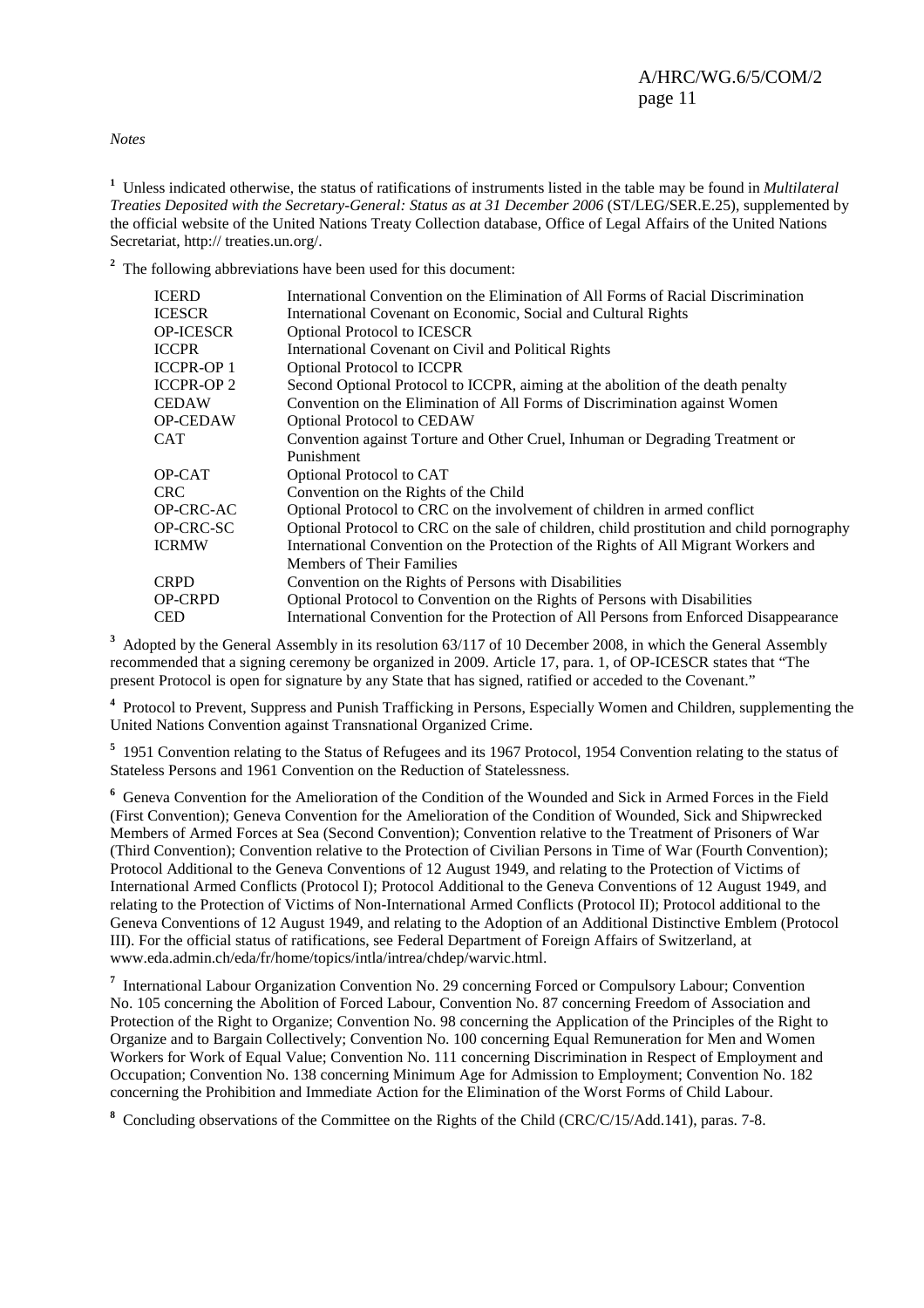**9** UNCT Comoros, Plan-cadre des Nations Unies pour l'aide au Développement (UNDAF) 2008-2012, Moroni, 2007, p. 22, available at http://www.undg.org/docs/7375/Undaf%20Comores%202008-2012.pdf.

**<sup>10</sup>** S/2005/501, pp. 4, 5 and 6.

**<sup>11</sup>** CRC/C/15/Add.141, paras. 9-10.

<sup>12</sup> ILO Committee of Experts on the Application of Conventions and Recommendations, ILOLEX Doc. No. 092008COM111, para. 2.

<sup>13</sup> For the list of national human rights institutions with accreditation status granted by the International Coordinating Committee of National Institutions for the Promotion and Protection of Human Rights (ICC), see A/HRC/10/55, annex I.

**<sup>14</sup>** OHCHR, 2004 Annual Report, p. 111.

**<sup>15</sup>** UNCT Comoros, op. cit., p. 20.

**<sup>16</sup>** CRC/C/15/Add.141, para. 13.

**<sup>17</sup>** Ibid., paras. 19 and 20.

**<sup>18</sup>** Ibid., para. 14.

**<sup>19</sup>** Ibid., para. 16.

**<sup>20</sup>** UNCT Comoros, op. cit., pp. 5 and 20.

**<sup>21</sup>** UNICEF submission to the UPR on Comoros, pp. 2 and 3.

<sup>22</sup> ILO Committee of Experts on the Application of Conventions and Recommendations, ILOLEX Doc. No. 092008COM111, para. 4.

**<sup>23</sup>** The following abbreviations have been used for this document:

| CERD  | Committee on the Elimination of Racial Discrimination        |
|-------|--------------------------------------------------------------|
| CEDAW | Committee on the Elimination of Discrimination against Women |
| CRC   | Committee on the Rights of the Child                         |

**<sup>24</sup>** The questionnaires included in this section are those which have been reflected in an official report by a special procedure mandate-holder.

<sup>25</sup> See (a) report of the Special Rapporteur on the right to education (A/HRC/4/29), questionnaire on the right to education of persons with disabilities sent in 2006; (b) report of the Special Rapporteur on the human rights of migrants (A/HRC/4/24), questionnaire on the impact of certain laws and administrative measures on migrants sent in 2006; (c) report of the Special Rapporteur on trafficking in persons, especially women and children (A/HRC/4/23), questionnaire on issues related to forced marriages and trafficking in persons sent in 2006; (d) report of the Special Representative of the Secretary-General on human rights defenders (E/CN.4/2006/95 and Add.5), questionnaire on the implementation of the Declaration on the Right and Responsibility of Individuals, Groups and Organs of Society to Promote and Protect Universally Recognized Human Rights and Fundamental Freedoms sent in June 2005; (e) report of the Special Rapporteur on the situation of human rights and fundamental freedoms of indigenous people (A/HRC/6/15), questionnaire on the human rights of indigenous people sent in August 2007; (f) report of the Special Rapporteur on trafficking in persons, especially in women and children (E/CN.4/2006/62) and the Special Rapporteur on the sale of children, child prostitution and child pornography (E/CN.4/2006/67), joint questionnaire on the relationship between trafficking and the demand for commercial sexual exploitation sent in July 2005; (g) report of the Special Rapporteur on the right to education (E/CN.4/2006/45), questionnaire on the right to education for girls sent in 2005; (h) report of the Working Group on mercenaries (A/61/341), questionnaire concerning its mandate and activities sent in November 2005; (i) report of the Special Rapporteur on the sale of children, child prostitution and child pornography (A/HRC/4/31), questionnaire on the sale of children's organs sent on July 2006; (j) report of the Special Rapporteur on the sale of children, child prostitution and child pornography (E/CN.4/2005/78), questionnaire on child pornography on the Internet sent in July 2004; (k) report of the Special Rapporteur on the sale of children, child prostitution and child pornography (A/HRC/7/8), questionnaire on assistance and rehabilitation programmes for child victims of sexual exploitation sent in July 2007; (l) report of the Special Representative of the Secretary-General on the issue of human rights and transnational corporations and other business enterprises (A/HRC/4/35/Add.3), questionnaire on human rights policies and management practices; (m) report of the Special Rapporteur on the right to education (A/HRC/8/10), questionnaire on the right to education in emergency situations sent in 2007.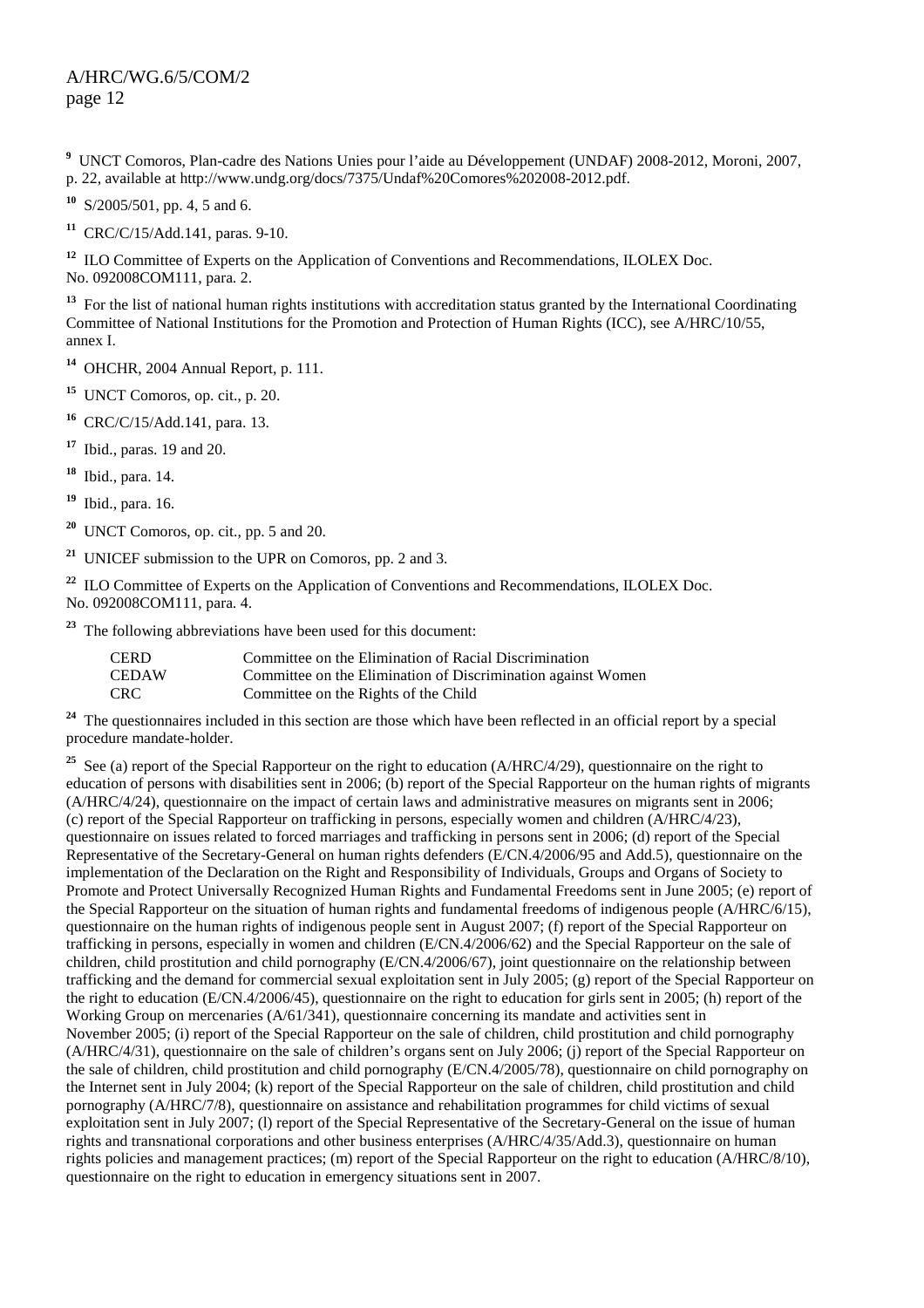- OHCHR, 2007 Report on Activities and Results, p. 73.
- OHCHR, 2008 Report on Activities and Results.
- OHCHR, 2004 Annual Report, pp. 110-111.
- UNCT Comoros, op. cit., p. 23.
- CRC/C/15/Add.141, para. 24.
- UNICEF submission, op. cit., p. 3.
- CRC/C/15/Add.141, paras. 27-28.
- Ibid., paras. 37-38.
- UNCT Comoros, op. cit., p. 32.
- CRC/C/15/Add.141, paras. 23-24.
- A/62/658.
- UNCT Comoros, op. cit., p. 23.
- UNFPA, Country programme document for Comoros, 2007 (DP/FPA/CPD/COM/5), p. 2.
- CRC/C/15/Add.141, paras. 31-32.
- Ibid., paras. 50-51.
- Ibid., paras. 39-40.
- UNICEF submission, op. cit., p. 1.
- UNCT Comoros, op. cit., p. 19.
- CRC/C/15/Add.141, paras. 52-53.
- UNICEF submission, op. cit., p. 1.

 ILO Committee of Experts on the Application of Conventions and Recommendations, ILOLEX Doc. No. 062006COM029, p. 1.

CRC/C/15/Add.141, para. 22.

UNICEF submission, op. cit., p. 2.

- UNCT Comoros, op. cit., p. 20.
- CRC/C/15/Add.141, paras. 29-30.

 ILO Committee of Experts on the Application of Conventions and Recommendations, ILOLEX Doc. No. 092007COM105, para. 2.

UNCT Comoros, op. cit., p. 18.

UNICEF submission, op. cit., p. 2.

 United Nations Statistics Division coordinated data and analyses, available at http://mdgs.un.org/unsd/mdg/SeriesDetail.aspx?srid=557&crid=.

UNFPA, op. cit., p. 2.

CRC/C/15/Add.141, paras. 25-26.

 ILO Committee of Experts on the Application of Conventions and Recommendations, ILOLEX Doc. No. 092008COM100, para. 1.

 ILO Committee of Experts on the Application of Conventions and Recommendations, ILOLEX Doc. No. 092008COM111, para. 2.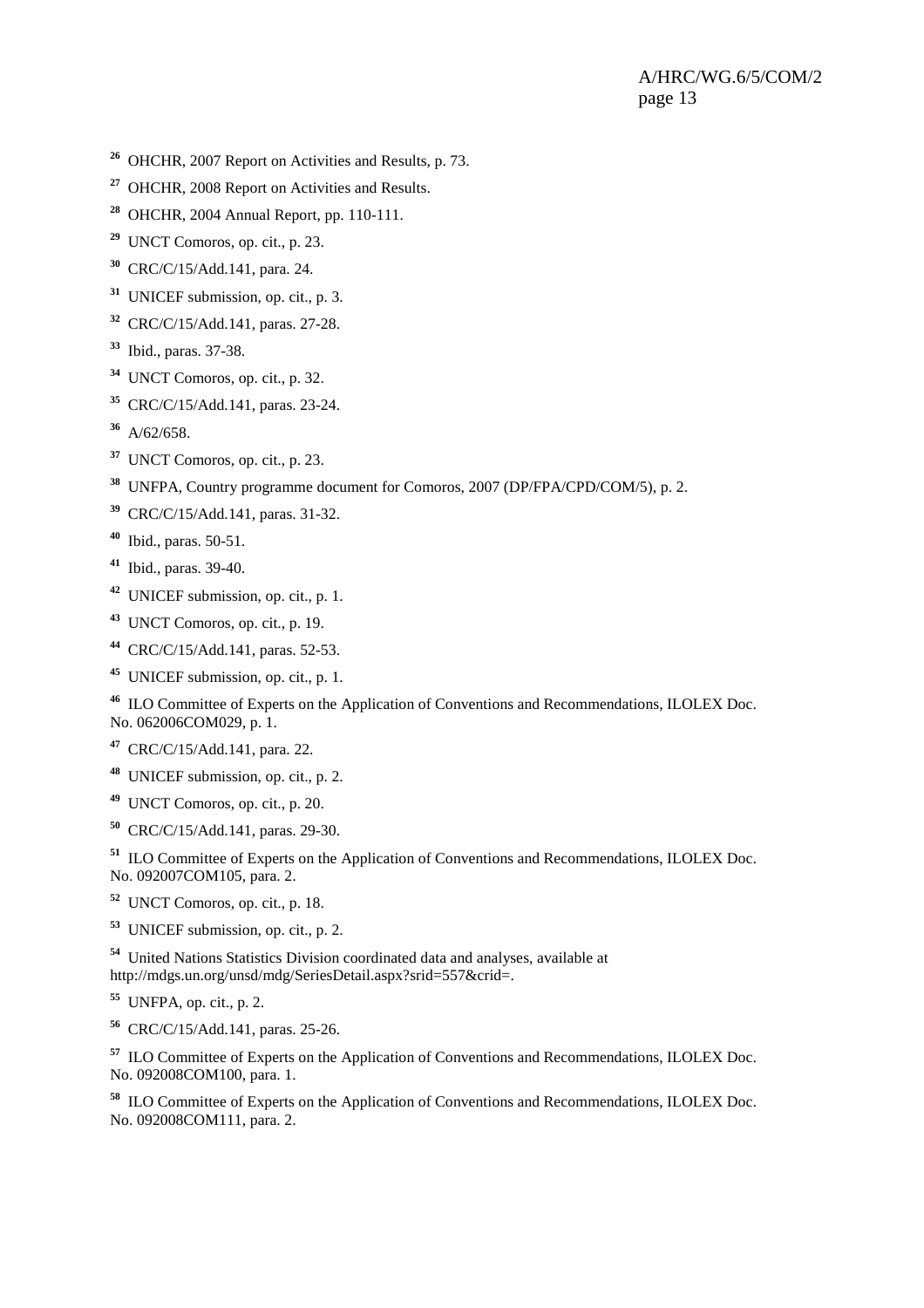ILO Committee of Experts on the Application of Conventions and Recommendations, ILOLEX Doc. No. 062007COM098, p. 1.

- CRC/C/15/Add.141, para. 48-49.
- A/59/293, para. 19.
- UNICEF submission, op. cit., p. 2.
- United Nations Statistics Division coordinated data and analyses, op. cit.
- UNICEF submission, op. cit., p. 2.
- Ibid., pp. 2-3.
- CRC/C/15/Add.141, paras. 33-34.
- UNFPA, op. cit., p. 2.
- CRC/C/15/Add.141, para. 33.
- Ibid., para. 34.
- United Nations Statistics Division coordinated data and analyses, op. cit.
- UNCT Comoros, op. cit., p. 32.
- CRC/C/15/Add.141, para. 35.
- Ibid., para. 41.
- United Nations Statistics Division coordinated data and analyses, op. cit.
- CRC/C/15/Add.141, para. 42.
- Ibid., paras. 43 and 44.
- UNICEF submission, op. cit.
- UNDP, *UNDP Arab Human Development Report 2005*, p. 80, available at http://www.pogar.org/publications/other/ahdr/ahdr2005e.pdf.
- UNICEF submission, op. cit., p. 3.
- CRC/C/15/Add.141, para. 6.
- Ibid., para. 47.

 General Assembly resolution 58/120 on the special emergency economic assistance for the recovery and the development of the Comoros, para. 1.

- The status of the Island of Mayotte is referred to in General Assembly resolution 49/151.
- UNICEF submission, op. cit., p. 3.
- Ibid., p. 4.
- CRC/C/15/Add.141, para. 17.
- UNICEF submission, op. cit., p. 4.
- A/59/293, para. 31.
- UNCT Comoros, op. cit., p. 23.
- United Nations Peace Building Fund, available at http://www.unpbf.org/Comoros/Comoros.shtml.
- UNCT Comoros, op. cit., pp. 5-10.
- UNICEF submission, op. cit., para. 3.
- CRC/C/15/Add.141, para. 8.
- Ibid., para. 10.